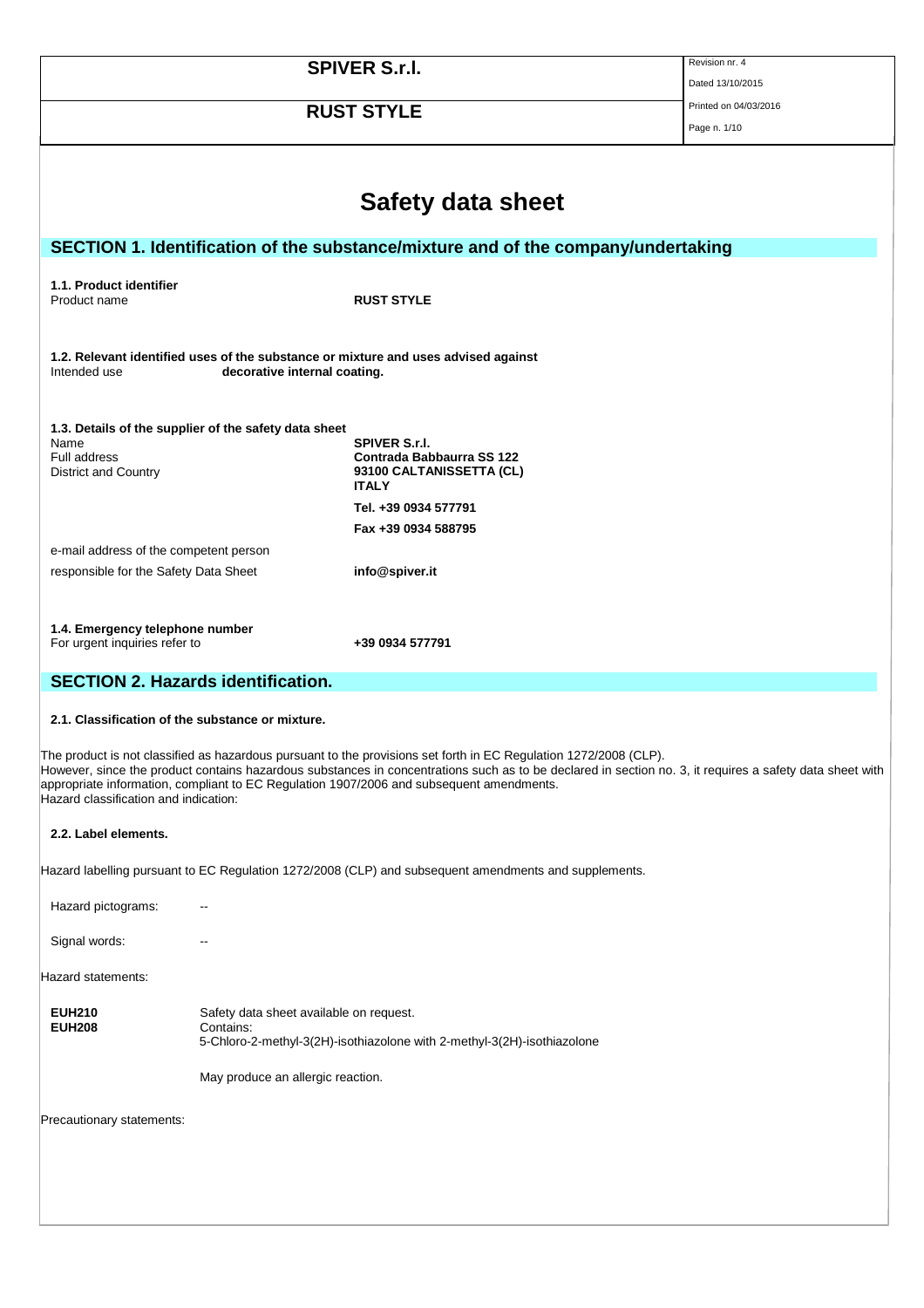| <b>SPIVER S.r.l.</b>                                                                                          | Revision nr. 4        |
|---------------------------------------------------------------------------------------------------------------|-----------------------|
|                                                                                                               | Dated 13/10/2015      |
| <b>RUST STYLE</b>                                                                                             | Printed on 04/03/2016 |
|                                                                                                               | Page n. 2/10          |
|                                                                                                               |                       |
|                                                                                                               |                       |
| $\sim$ $\sim$                                                                                                 |                       |
|                                                                                                               |                       |
| 2.3. Other hazards.                                                                                           |                       |
|                                                                                                               |                       |
| On the basis of available data, the product does not contain any PBT or vPvB in percentage greater than 0,1%. |                       |
|                                                                                                               |                       |
| <b>SECTION 3. Composition/information on ingredients.</b>                                                     |                       |

#### **3.1. Substances.**

Information not relevant.

## **3.2. Mixtures.**

Contains:

| Identification.                                                             | Conc. %.     | Classification 1272/2008<br>$(CLP)$ .                                                                                                                           |
|-----------------------------------------------------------------------------|--------------|-----------------------------------------------------------------------------------------------------------------------------------------------------------------|
| 5-Chloro-2-methyl-3(2H)-isothiazolone with 2-<br>methyl-3(2H)-isothiazolone |              |                                                                                                                                                                 |
| CAS. 55965-84-9                                                             | $0 - 0.0015$ | Acute Tox. 3 H301, Acute<br>Tox. 3 H311, Acute Tox. 3<br>H331, Skin Corr. 1B H314,<br>Skin Sens. 1 H317, Aquatic<br>Acute 1 H400 M=1, Aquatic<br>Chronic 1 H410 |
| $EC. -$                                                                     |              |                                                                                                                                                                 |
| INDEX.                                                                      |              |                                                                                                                                                                 |

Note: Upper limit is not included into the range.

The full wording of hazard (H) phrases is given in section 16 of the sheet.

## **SECTION 4. First aid measures.**

#### **4.1. Description of first aid measures.**

EYES: Remove contact lenses, if present. Wash immediately with plenty of water for at least 30-60 minutes, opening the eyelids fully. Get medical advice/attention.

SKIN: Remove contaminated clothing. Rinse skin with a shower immediately. Get medical advice/attention.

INGESTION: Have the subject drink as much water as possible. Get medical advice/attention. Do not induce vomiting unless explicitly authorised by a doctor.

INHALATION: Get medical advice/attention immediately. Remove victim to fresh air, away from the accident scene. If the subject stops breathing, administer artificial respiration. Take suitable precautions for rescue workers.

## **4.2. Most important symptoms and effects, both acute and delayed.**

For symptoms and effects caused by the contained substances, see chap. 11.

### **4.3. Indication of any immediate medical attention and special treatment needed.**

Information not available.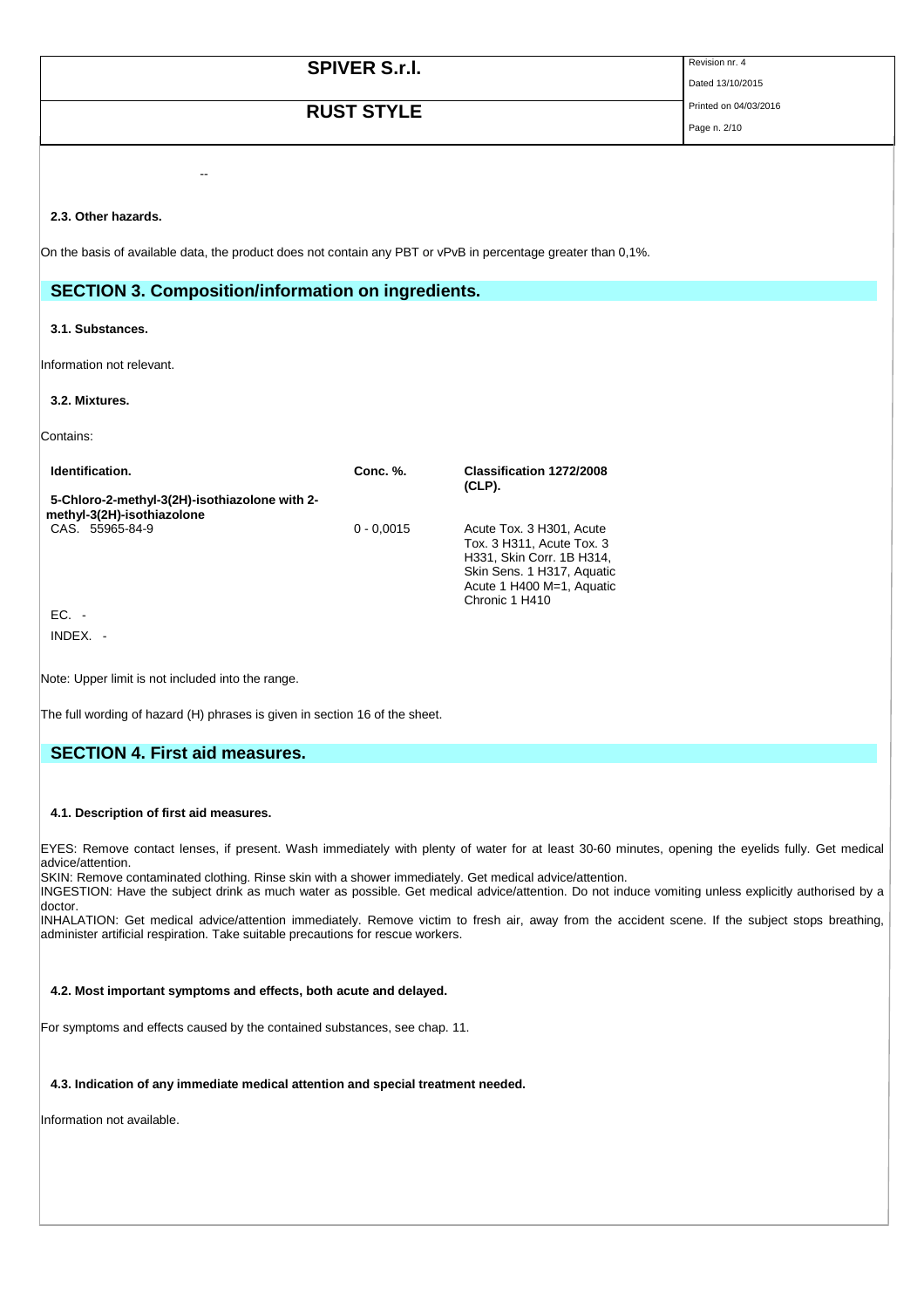| <b>SPIVER S.r.I.</b>                                                                                                                                                                                                                                               | Revision nr. 4<br>Dated 13/10/2015 |
|--------------------------------------------------------------------------------------------------------------------------------------------------------------------------------------------------------------------------------------------------------------------|------------------------------------|
|                                                                                                                                                                                                                                                                    | Printed on 04/03/2016              |
| <b>RUST STYLE</b>                                                                                                                                                                                                                                                  | Page n. 3/10                       |
|                                                                                                                                                                                                                                                                    |                                    |
| <b>SECTION 5. Firefighting measures.</b>                                                                                                                                                                                                                           |                                    |
|                                                                                                                                                                                                                                                                    |                                    |
| 5.1. Extinguishing media.                                                                                                                                                                                                                                          |                                    |
| SUITABLE EXTINGUISHING EQUIPMENT<br>Extinguishing substances are: carbon dioxide, foam, chemical powder. For product loss or leakage that has not caught fire, water spray can be used to<br>disperse flammable vapours and protect those trying to stem the leak. |                                    |

UNSUITABLE EXTINGUISHING EQUIPMENT

Do not use jets of water. Water is not effective for putting out fires but can be used to cool containers exposed to flames to prevent explosions.

## **5.2. Special hazards arising from the substance or mixture.**

HAZARDS CAUSED BY EXPOSURE IN THE EVENT OF FIRE Excess pressure may form in containers exposed to fire at a risk of explosion. Do not breathe combustion products.

## **5.3. Advice for firefighters.**

## GENERAL INFORMATION

Use jets of water to cool the containers to prevent product decomposition and the development of substances potentially hazardous for health. Always wear full fire prevention gear. Collect extinguishing water to prevent it from draining into the sewer system. Dispose of contaminated water used for extinction and the remains of the fire according to applicable regulations.

SPECIAL PROTECTIVE EQUIPMENT FOR FIRE-FIGHTERS

Normal fire fighting clothing i.e. fire kit (BS EN 469), gloves (BS EN 659) and boots (HO specification A29 and A30) in combination with self-contained open circuit positive pressure compressed air breathing apparatus (BS EN 137).

## **SECTION 6. Accidental release measures.**

## **6.1. Personal precautions, protective equipment and emergency procedures.**

Block the leakage if there is no hazard.

Wear suitable protective equipment (including personal protective equipment referred to under Section 8 of the safety data sheet) to prevent any contamination of skin, eyes and personal clothing. These indications apply for both processing staff and those involved in emergency procedures.

## **6.2. Environmental precautions.**

The product must not penetrate into the sewer system or come into contact with surface water or ground water.

## **6.3. Methods and material for containment and cleaning up.**

Collect the leaked product into a suitable container. Evaluate the compatibility of the container to be used, by checking section 10. Absorb the remainder with inert absorbent material.

Make sure the leakage site is well aired. Check incompatibility for container material in section 7. Contaminated material should be disposed of in compliance with the provisions set forth in point 13.

## **6.4. Reference to other sections.**

Any information on personal protection and disposal is given in sections 8 and 13.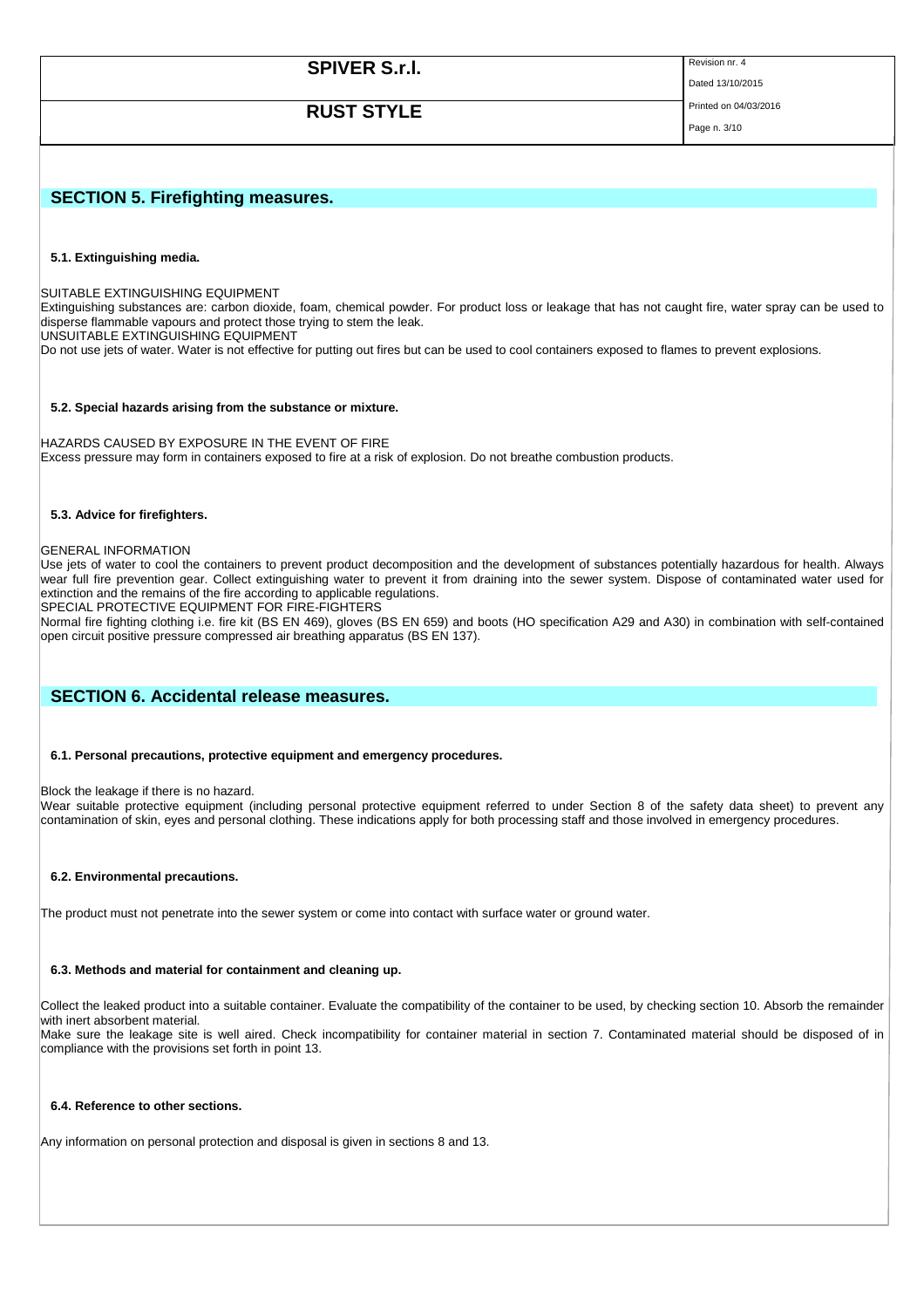| <b>SPIVER S.r.l.</b> | Revision nr. 4        |
|----------------------|-----------------------|
|                      | Dated 13/10/2015      |
| <b>RUST STYLE</b>    | Printed on 04/03/2016 |
|                      | Page n. 4/10          |

## **SECTION 7. Handling and storage.**

#### **7.1. Precautions for safe handling.**

Ensure that there is an adequate earthing system for the equipment and personnel. Avoid contact with eyes and skin. Do not breathe powders, vapours or mists. Do not eat, drink or smoke during use. Wash hands after use. Avoid leakage of the product into the environment.

#### **7.2. Conditions for safe storage, including any incompatibilities.**

Store only in the original container. Store in a ventilated and dry place, far away from sources of ignition. Keep containers well sealed. Keep the product in clearly labelled containers. Avoid overheating. Avoid violent blows. Keep containers away from any incompatible materials, see section 10 for details.

#### **7.3. Specific end use(s).**

Information not available.

## **SECTION 8. Exposure controls/personal protection.**

### **8.1. Control parameters.**

Information not available.

#### **8.2. Exposure controls.**

As the use of adequate technical equipment must always take priority over personal protective equipment, make sure that the workplace is well aired through effective local aspiration.

#### HAND PROTECTION

Protect hands with category III work gloves (see standard EN 374).

The following should be considered when choosing work glove material: compatibility, degradation, failure time and permeability.

The work gloves' resistance to chemical agents should be checked before use, as it can be unpredictable. The gloves' wear time depends on the duration and type of use.

#### SKIN PROTECTION

Wear category I professional long-sleeved overalls and safety footwear (see Directive 89/686/EEC and standard EN ISO 20344). Wash body with soap and water after removing protective clothing.

#### EYE PROTECTION

Wear airtight protective goggles (see standard EN 166).

#### RESPIRATORY PROTECTION

If the threshold value (e.g. TLV-TWA) is exceeded for the substance or one of the substances present in the product, use a mask with a type B filter whose class (1, 2 or 3) must be chosen according to the limit of use concentration. (see standard EN 14387). In the presence of gases or vapours of various kinds and/or gases or vapours containing particulate (aerosol sprays, fumes, mists, etc.) combined filters are required.

Respiratory protection devices must be used if the technical measures adopted are not suitable for restricting the worker's exposure to the threshold values considered. The protection provided by masks is in any case limited.

If the substance considered is odourless or its olfactory threshold is higher than the corresponding TLV-TWA and in the case of an emergency, wear open-circuit compressed air breathing apparatus (in compliance with standard EN 137) or external air-intake breathing apparatus (in compliance with standard EN 138). For a correct choice of respiratory protection device, see standard EN 529.

ENVIRONMENTAL EXPOSURE CONTROLS.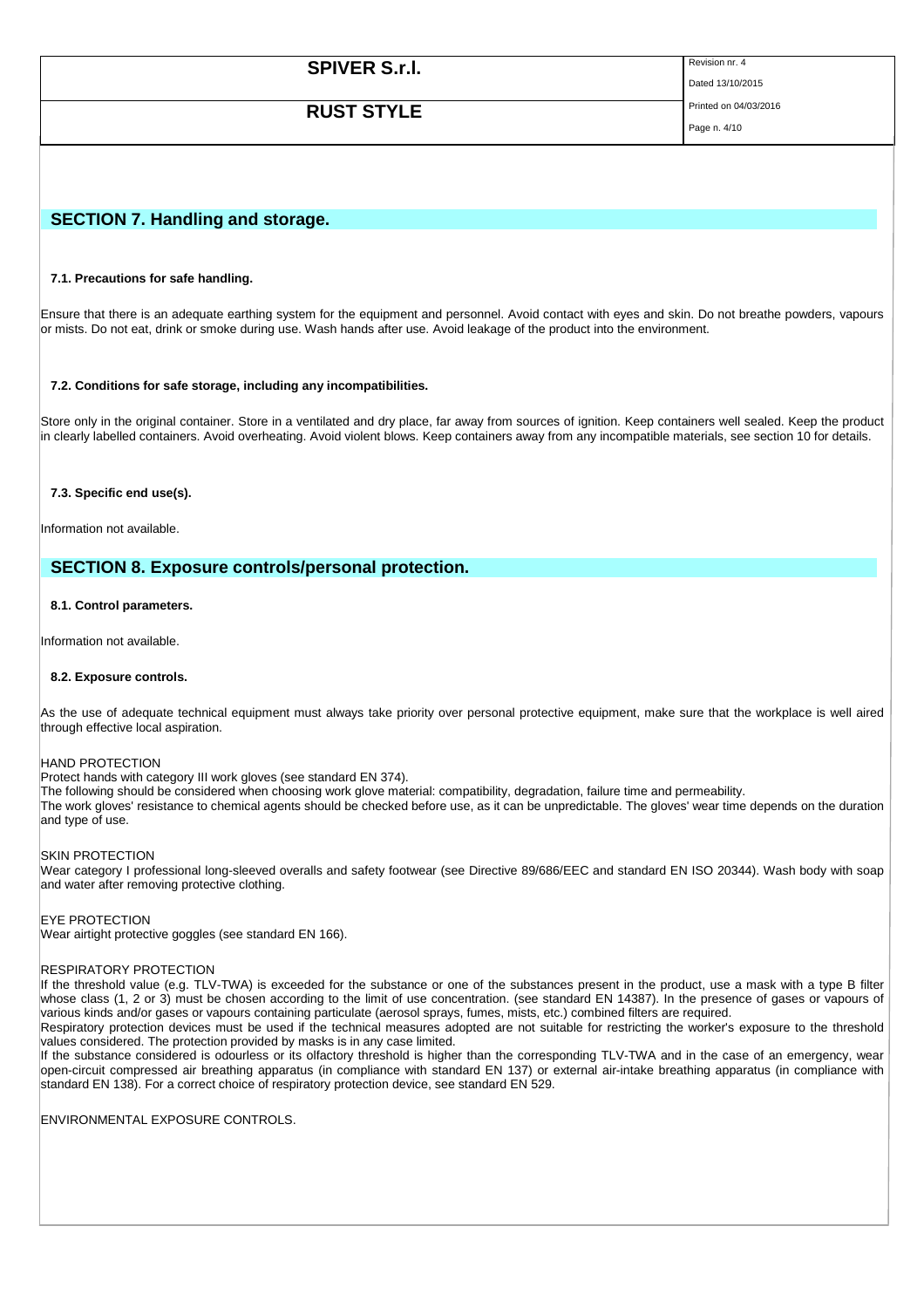| <b>SPIVER S.r.I.</b> | Revision nr. 4        |
|----------------------|-----------------------|
|                      | Dated 13/10/2015      |
| <b>RUST STYLE</b>    | Printed on 04/03/2016 |
|                      | Page n. 5/10          |

The emissions generated by manufacturing processes, including those generated by ventilation equipment, should be checked to ensure compliance with environmental standards.

## **SECTION 9. Physical and chemical properties.**

## **9.1. Information on basic physical and chemical properties.**

| Appearance<br>Colour<br>Odour<br>Odour threshold.<br>pH.<br>Melting point / freezing point.<br>Initial boiling point.<br>Boiling range.<br>Flash point. | liquid<br>bichromatic (yellow+black)<br>characteristic<br>Not available.<br>$6.5 - 7.2$<br>Not available.<br>> 100 °C.<br>Not available. |
|---------------------------------------------------------------------------------------------------------------------------------------------------------|------------------------------------------------------------------------------------------------------------------------------------------|
| <b>Evaporation Rate</b>                                                                                                                                 | Not available.                                                                                                                           |
| Flammability of solids and gases                                                                                                                        | Not available.                                                                                                                           |
| Lower inflammability limit.                                                                                                                             | Not available.                                                                                                                           |
| Upper inflammability limit.                                                                                                                             | Not available.                                                                                                                           |
| Lower explosive limit.                                                                                                                                  | Not available.                                                                                                                           |
| Upper explosive limit.                                                                                                                                  | Not available.                                                                                                                           |
| Vapour pressure.                                                                                                                                        | Not available.                                                                                                                           |
| Vapour density                                                                                                                                          | Not available.                                                                                                                           |
| Relative density.                                                                                                                                       | 1,020 Kg/l                                                                                                                               |
| Solubility                                                                                                                                              | MISCIBI E IN WATER                                                                                                                       |
| Partition coefficient: n-octanol/water                                                                                                                  | Not available.                                                                                                                           |
| Auto-ignition temperature.                                                                                                                              | Not available.                                                                                                                           |
| Decomposition temperature.                                                                                                                              | Not available.                                                                                                                           |
| Viscosity                                                                                                                                               | Not available.                                                                                                                           |
| <b>Explosive properties</b>                                                                                                                             | Not available.                                                                                                                           |
| Oxidising properties                                                                                                                                    | Not available.                                                                                                                           |

## **9.2. Other information.**

| VOC (Directive 2004/42/EC) : | 0.94% |
|------------------------------|-------|
| VOC (volatile carbon) :      |       |

# **SECTION 10. Stability and reactivity.**

### **10.1. Reactivity.**

There are no particular risks of reaction with other substances in normal conditions of use.

## **10.2. Chemical stability.**

The product is stable in normal conditions of use and storage.

## **10.3. Possibility of hazardous reactions.**

No hazardous reactions are foreseeable in normal conditions of use and storage.

**10.4. Conditions to avoid.**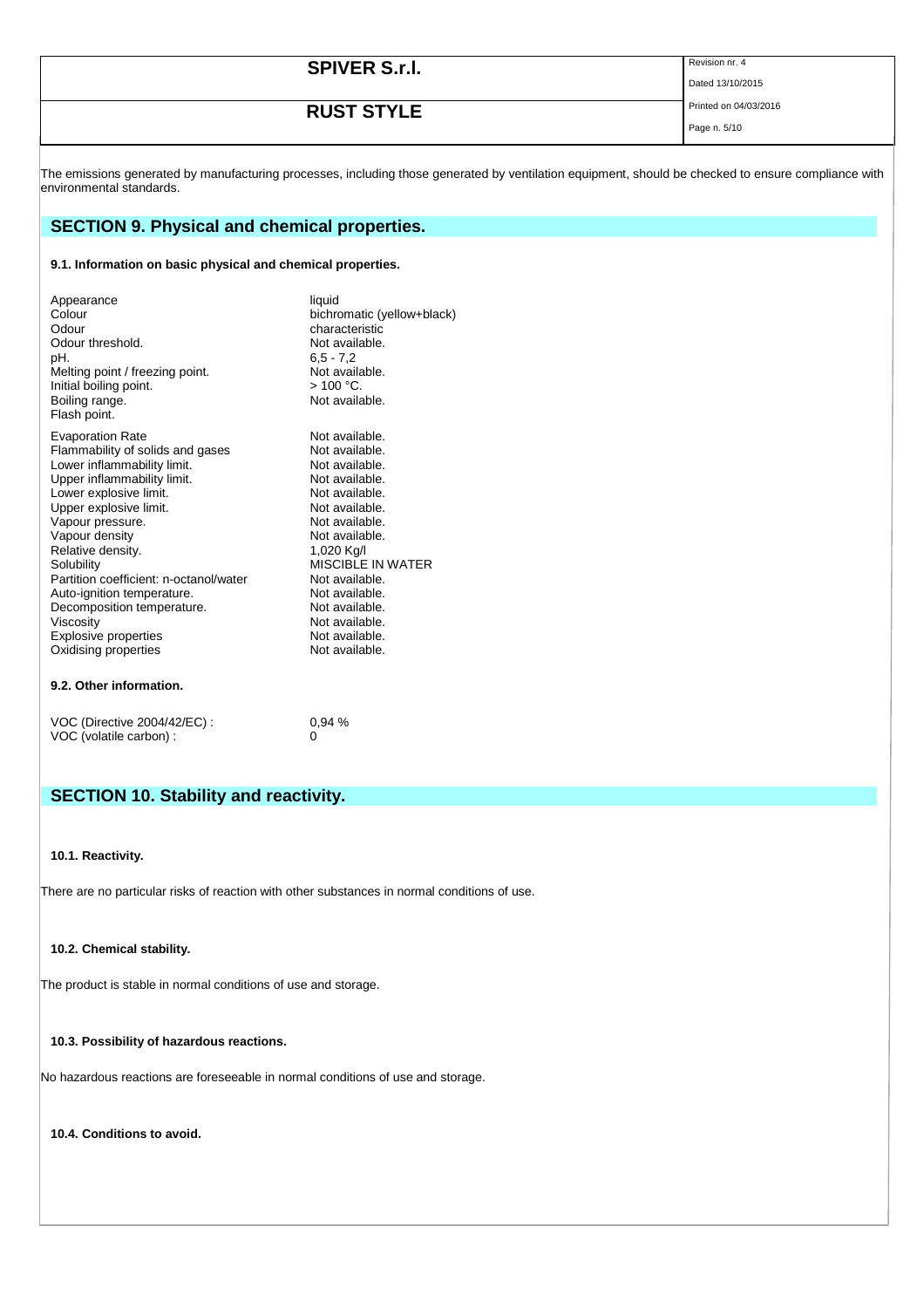| <b>SPIVER S.r.l.</b> | Revision nr. 4        |
|----------------------|-----------------------|
|                      | Dated 13/10/2015      |
| <b>RUST STYLE</b>    | Printed on 04/03/2016 |
|                      | Page n. 6/10          |

None in particular. However the usual precautions used for chemical products should be respected.

**10.5. Incompatible materials.**

Information not available.

**10.6. Hazardous decomposition products.**

Information not available.

## **SECTION 11. Toxicological information.**

#### **11.1. Information on toxicological effects.**

In the absence of experimental data for the product itself, health hazards are evaluated according to the properties of the substances it contains, using the criteria specified in the applicable regulation for classification.It is therefore necessary to take into account the concentration of the individual hazardous substances indicated in section 3, to evaluate the toxicological effects of exposure to the product. This product contains sensitizing substance/s and may cause allergic reactions.

## **SECTION 12. Ecological information.**

No specific data are available for this product. Handle it according to good working practices. Avoid littering. Do not contaminate soil and waterways. Inform the competent authorities, should the product reach waterways or contaminate soil or vegetation. Please take all the proper measures to reduce harmful effects on aquifers. **12.1. Toxicity.**

Information not available.

## **12.2. Persistence and degradability.**

Information not available.

### **12.3. Bioaccumulative potential.**

Information not available.

#### **12.4. Mobility in soil.**

Information not available.

## **12.5. Results of PBT and vPvB assessment.**

On the basis of available data, the product does not contain any PBT or vPvB in percentage greater than 0,1%.

**12.6. Other adverse effects.**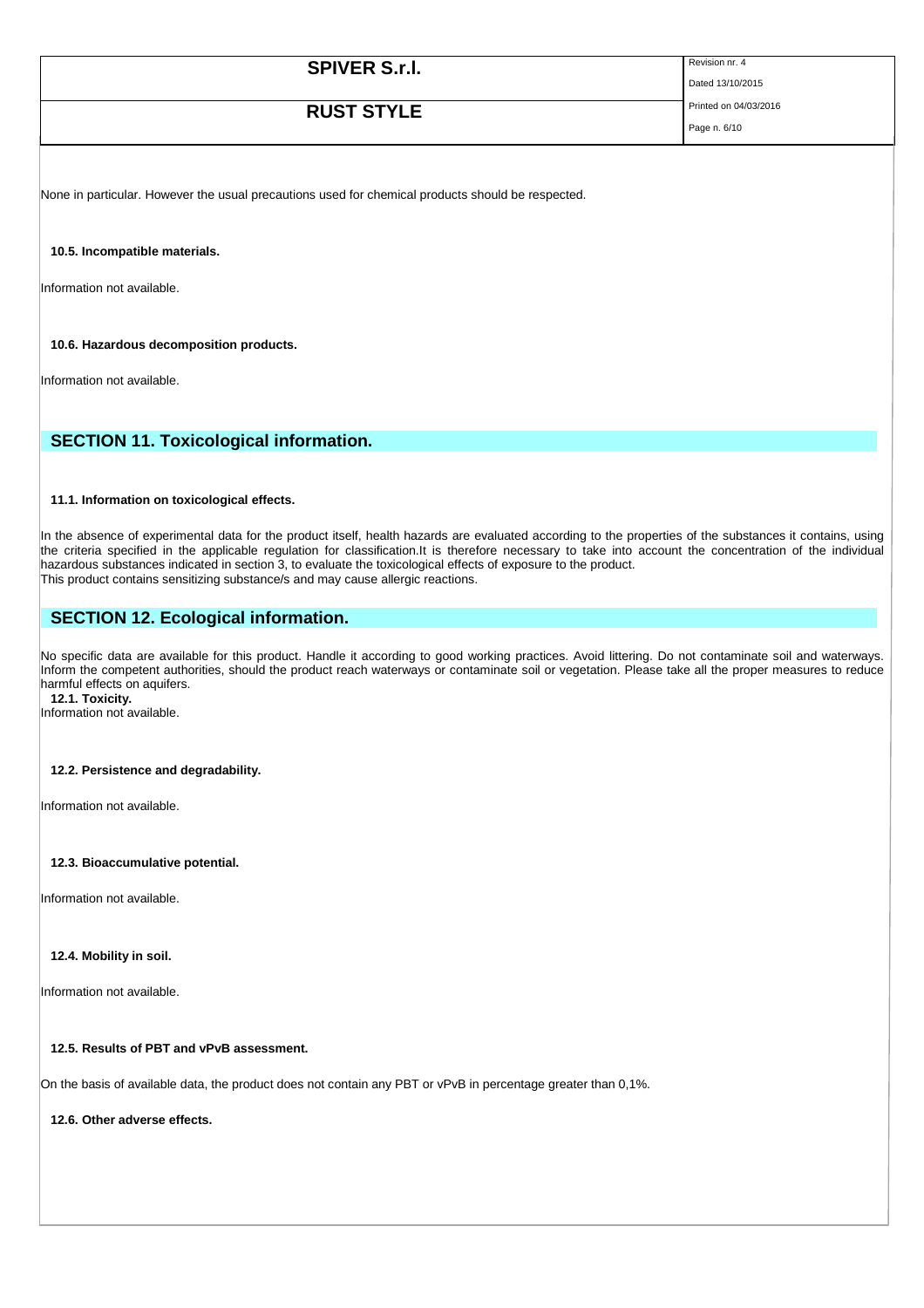| <b>SPIVER S.r.I.</b> | Revision nr. 4        |
|----------------------|-----------------------|
|                      | Dated 13/10/2015      |
| <b>RUST STYLE</b>    | Printed on 04/03/2016 |
|                      | Page n. 7/10          |

Information not available.

## **SECTION 13. Disposal considerations.**

## **13.1. Waste treatment methods.**

Reuse, when possible. Neat product residues should be considered special non-hazardous waste. Disposal must be performed through an authorised waste management firm, in compliance with national and local regulations. CONTAMINATED PACKAGING Contaminated packaging must be recovered or disposed of in compliance with national waste management regulations.

## **SECTION 14. Transport information.**

### **14.1. UN number.**

Not applicable.

### **14.2. UN proper shipping name.**

Not applicable.

### **14.3. Transport hazard class(es).**

Not applicable.

## **14.4. Packing group.**

Not applicable.

**14.5. Environmental hazards.** 

Not applicable.

#### **14.6. Special precautions for user.**

Not applicable.

**14.7. Transport in bulk according to Annex II of MARPOL73/78 and the IBC Code.**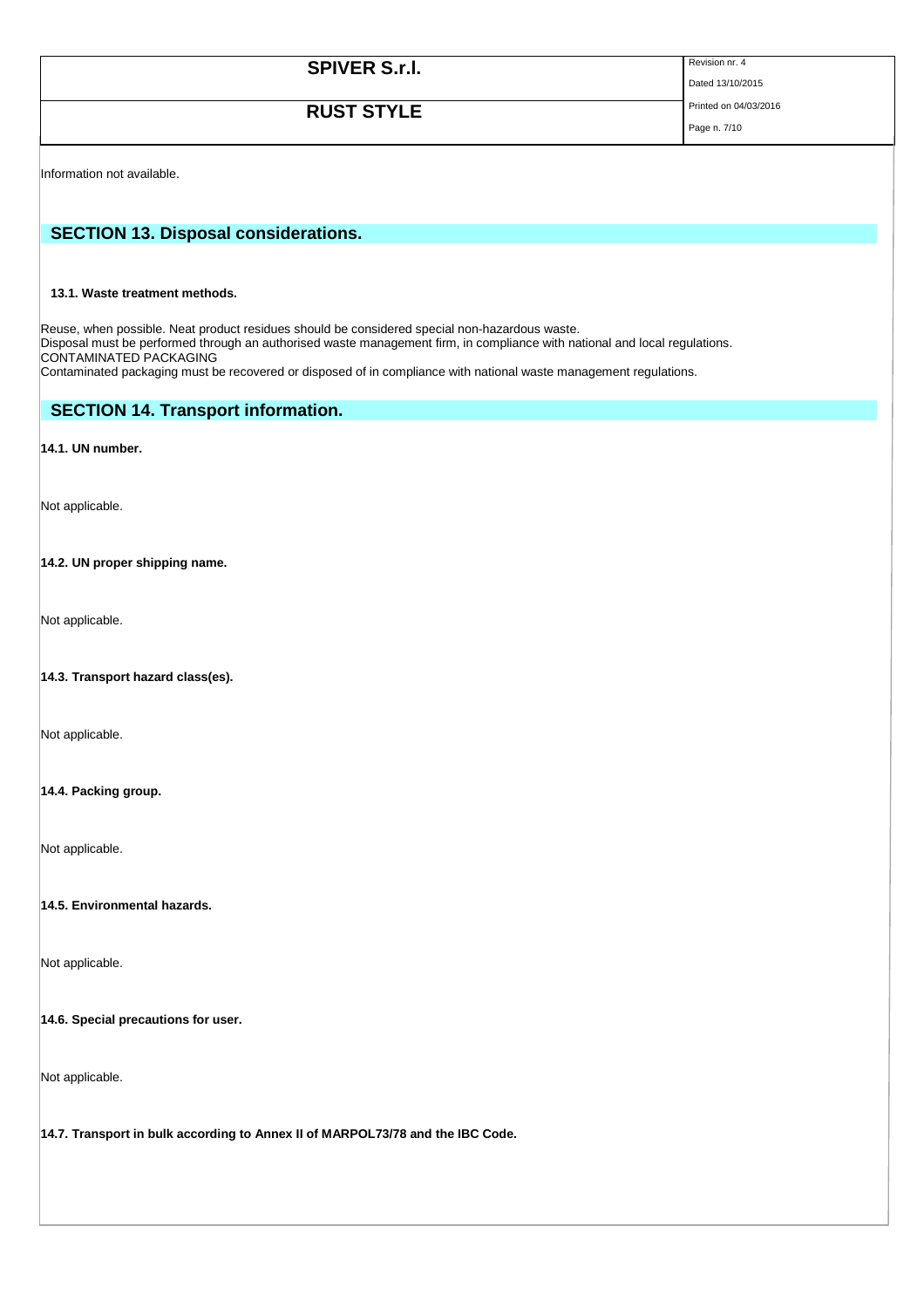|                                                                             | <b>SPIVER S.r.I.</b>                                                                                            | Revision nr. 4<br>Dated 13/10/2015 |
|-----------------------------------------------------------------------------|-----------------------------------------------------------------------------------------------------------------|------------------------------------|
|                                                                             | <b>RUST STYLE</b>                                                                                               | Printed on 04/03/2016              |
|                                                                             |                                                                                                                 | Page n. 8/10                       |
|                                                                             |                                                                                                                 |                                    |
|                                                                             |                                                                                                                 |                                    |
| Information not relevant.                                                   |                                                                                                                 |                                    |
| <b>SECTION 15. Regulatory information.</b>                                  |                                                                                                                 |                                    |
|                                                                             | 15.1. Safety, health and environmental regulations/legislation specific for the substance or mixture.           |                                    |
| Seveso category.                                                            | None.                                                                                                           |                                    |
|                                                                             | Restrictions relating to the product or contained substances pursuant to Annex XVII to EC Regulation 1907/2006. |                                    |
| None.                                                                       |                                                                                                                 |                                    |
| Substances in Candidate List (Art. 59 REACH).                               |                                                                                                                 |                                    |
| None.                                                                       |                                                                                                                 |                                    |
| Substances subject to authorisarion (Annex XIV REACH).                      |                                                                                                                 |                                    |
| None.                                                                       |                                                                                                                 |                                    |
| Substances subject to exportation reporting pursuant to (EC) Reg. 649/2012: |                                                                                                                 |                                    |
| None.                                                                       |                                                                                                                 |                                    |
| Substances subject to the Rotterdam Convention:                             |                                                                                                                 |                                    |
| None.                                                                       |                                                                                                                 |                                    |
| Substances subject to the Stockholm Convention:                             |                                                                                                                 |                                    |
| None.                                                                       |                                                                                                                 |                                    |
| Healthcare controls.                                                        |                                                                                                                 |                                    |
| Information not available.                                                  |                                                                                                                 |                                    |
| VOC (Directive 2004/42/EC) :                                                |                                                                                                                 |                                    |
| Decorative effect coatings.                                                 |                                                                                                                 |                                    |
| VOC given in g/litre of product in a                                        |                                                                                                                 |                                    |
| ready-to-use condition :<br>Limit value:                                    | 200,00 (2010)                                                                                                   |                                    |
| VOC of product:                                                             | 9,59                                                                                                            |                                    |

## **15.2. Chemical safety assessment.**

No chemical safety assessment has been processed for the mixture and the substances it contains.

# **SECTION 16. Other information.**

Text of hazard (H) indications mentioned in section 2-3 of the sheet: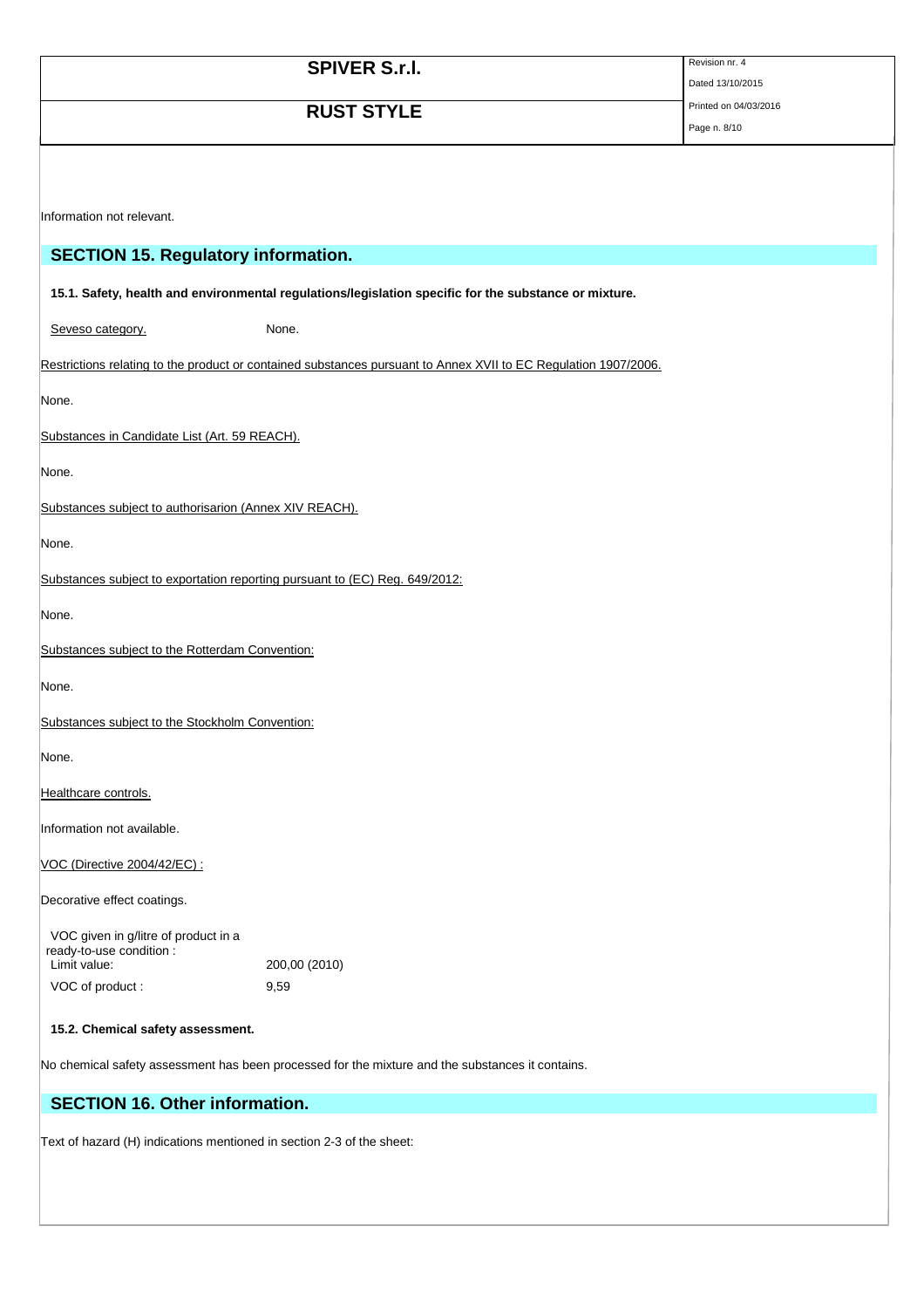# **SPIVER S.r.I.** Revision nr. 4

# **RUST STYLE** Printed on 04/03/2016

Page n. 9/10

Dated 13/10/2015

| Acute Tox. 3             | Acute toxicity, category 3                                         |
|--------------------------|--------------------------------------------------------------------|
| Skin Corr. 1B            | Skin corrosion, category 1B                                        |
| Skin Sens. 1             | Skin sensitization, category 1                                     |
| <b>Aquatic Acute 1</b>   | Hazardous to the aquatic environment, acute toxicity, category 1   |
| <b>Aquatic Chronic 1</b> | Hazardous to the aquatic environment, chronic toxicity, category 1 |
| H301                     | Toxic if swallowed.                                                |
| H311                     | Toxic in contact with skin.                                        |
| H331                     | Toxic if inhaled.                                                  |
| H314                     | Causes severe skin burns and eye damage.                           |
| H317                     | May cause an allergic skin reaction.                               |
| H400                     | Very toxic to aquatic life.                                        |
| H410                     | Very toxic to aquatic life with long lasting effects.              |
| <b>EUH210</b>            | Safety data sheet available on request.                            |

LEGEND:

- ADR: European Agreement concerning the carriage of Dangerous goods by Road
- CAS NUMBER: Chemical Abstract Service Number
- CE50: Effective concentration (required to induce a 50% effect)
- CE NUMBER: Identifier in ESIS (European archive of existing substances)
- CLP: EC Regulation 1272/2008
- DNEL: Derived No Effect Level
- EmS: Emergency Schedule
- GHS: Globally Harmonized System of classification and labeling of chemicals
- IATA DGR: International Air Transport Association Dangerous Goods Regulation
- IC50: Immobilization Concentration 50%
- IMDG: International Maritime Code for dangerous goods
- IMO: International Maritime Organization
- INDEX NUMBER: Identifier in Annex VI of CLP
- LC50: Lethal Concentration 50%
- LD50: Lethal dose 50%
- OEL: Occupational Exposure Level
- PBT: Persistent bioaccumulative and toxic as REACH Regulation
- PEC: Predicted environmental Concentration
- PEL: Predicted exposure level
- PNEC: Predicted no effect concentration
- REACH: EC Regulation 1907/2006
- RID: Regulation concerning the international transport of dangerous goods by train
- TLV: Threshold Limit Value
- TLV CEILING: Concentration that should not be exceeded during any time of occupational exposure.
- TWA STEL: Short-term exposure limit
- TWA: Time-weighted average exposure limit
- VOC: Volatile organic Compounds
- vPvB: Very Persistent and very Bioaccumulative as for REACH Regulation
- WGK: Water hazard classes (German).

GENERAL BIBLIOGRAPHY

- 1. Regulation (EU) 1907/2006 (REACH) of the European Parliament
- 2. Regulation (EU) 1272/2008 (CLP) of the European Parliament
- 3. Regulation (EU) 790/2009 (I Atp. CLP) of the European Parliament
- 4. Regulation (EU) 2015/830 of the European Parliament
- 5. Regulation (EU) 286/2011 (II Atp. CLP) of the European Parliament
- 6. Regulation (EU) 618/2012 (III Atp. CLP) of the European Parliament
- 7. Regulation (EU) 487/2013 (IV Atp. CLP) of the European Parliament
- 8. Regulation (EU) 944/2013 (V Atp. CLP) of the European Parliament
- 9. Regulation (EU) 605/2014 (VI Atp. CLP) of the European Parliament
- The Merck Index. 10th Edition
- Handling Chemical Safety
- INRS Fiche Toxicologique (toxicological sheet)